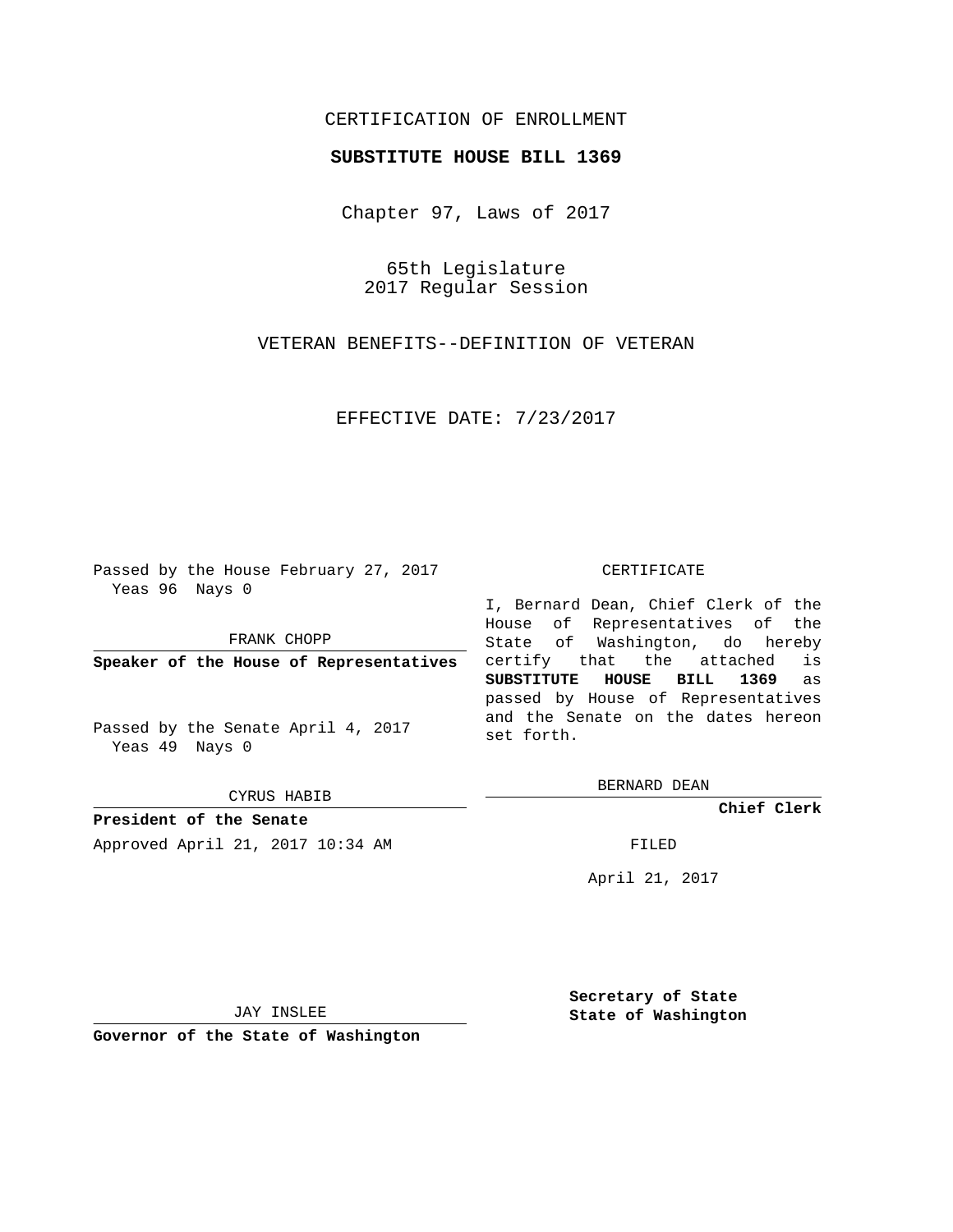## **SUBSTITUTE HOUSE BILL 1369**

Passed Legislature - 2017 Regular Session

**State of Washington 65th Legislature 2017 Regular Session**

**By** House Community Development, Housing & Tribal Affairs (originally sponsored by Representatives Hayes, Muri, Kilduff, Appleton, and Lovick)

READ FIRST TIME 02/13/17.

1 AN ACT Relating to defining veteran for the purpose of receiving 2 certain benefits; and amending RCW 41.04.007 and 41.04.010.

3 BE IT ENACTED BY THE LEGISLATURE OF THE STATE OF WASHINGTON:

4 **Sec. 1.** RCW 41.04.007 and 2013 c 42 s 1 are each amended to read 5 as follows:

6 "Veteran" includes every person $((\tau))$  who, at the time he or she 7 seeks the benefits of RCW 46.18.212, 46.18.235, 72.36.030, 41.04.010, 8 73.04.090, or 43.180.250, has received an honorable discharge  $((\Theta \cdot \mathbf{F}))$ , 9 received a discharge for medical reasons with an honorable record, 10 where applicable, or is in receipt of a United States department of 11 defense discharge document DD form 214, NGB form 22, or their 12 equivalent or successor discharge paperwork, that characterizes his 13 or her service as honorable, and who has served in at least one of 14 the following capacities:

15 (1) As a member in any branch of the armed forces of the United 16 States, including the national guard and armed forces reserves, and 17 has fulfilled his or her initial military service obligation;

18 (2) As a member of the women's air forces service pilots;

19 (3) As a member of the armed forces reserves, national guard, or 20 coast guard, and has been called into federal service by a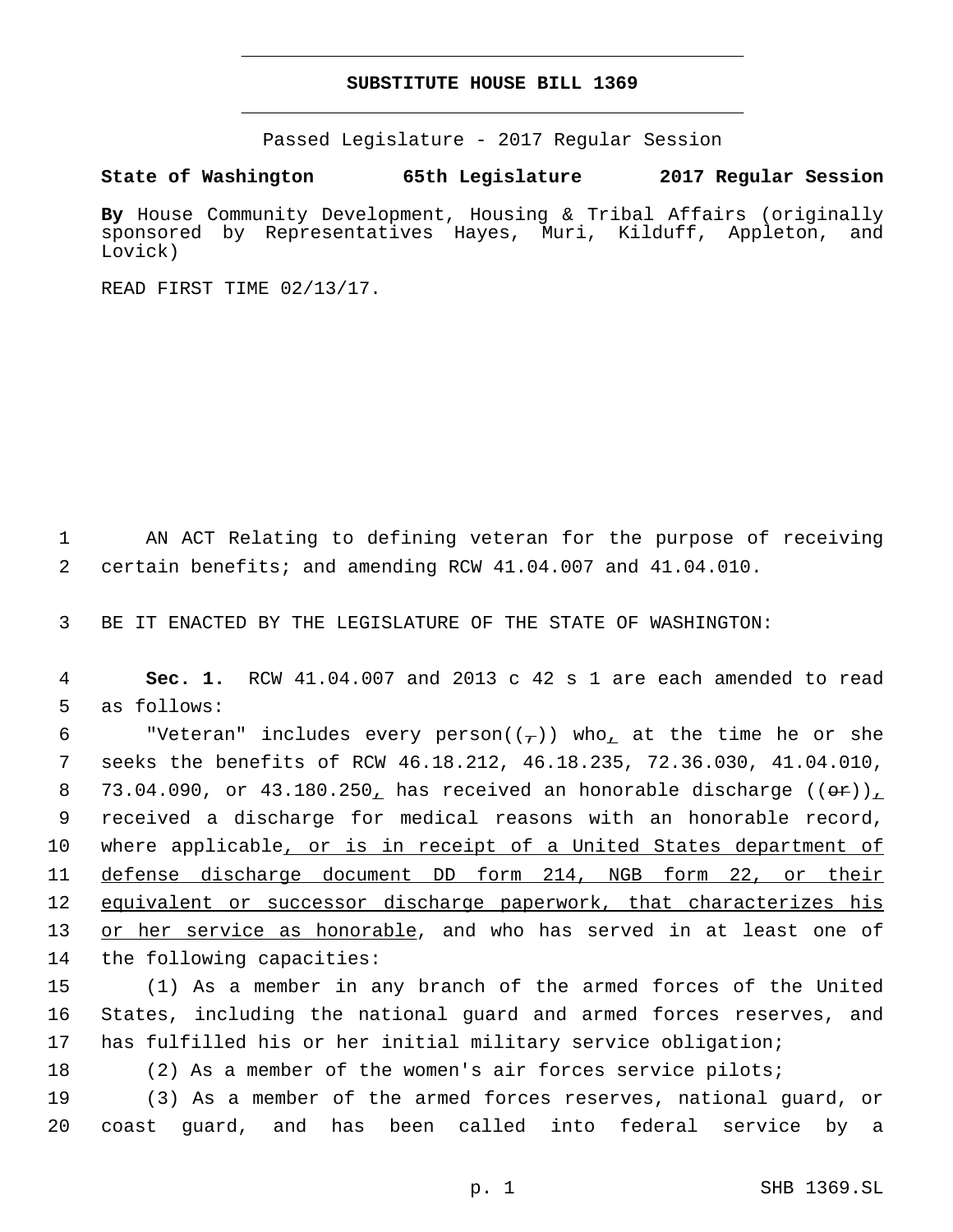presidential select reserve call up for at least one hundred eighty 2 cumulative days;

 (4) As a civil service crewmember with service aboard a U.S. army transport service or U.S. naval transportation service vessel in oceangoing service from December 7, 1941, through December 31, 1946;

 (5) As a member of the Philippine armed forces/scouts during the period of armed conflict from December 7, 1941, through August 15, 8 1945; or

 (6) A United States documented merchant mariner with service aboard an oceangoing vessel operated by the department of defense, or its agents, from both June 25, 1950, through July 27, 1953, in Korean territorial waters and from August 5, 1964, through May 7, 1975, in Vietnam territorial waters, and who received a military commendation.

 **Sec. 2.** RCW 41.04.010 and 2013 c 83 s 1 are each amended to read 15 as follows:

 In all competitive examinations, unless otherwise provided in this section, to determine the qualifications of applicants for public offices, positions, or employment, either the state, and all of its political subdivisions and all municipal corporations, or private companies or agencies contracted with by the state to give the competitive examinations shall give a scoring criteria status to all veterans as defined in RCW 41.04.007, by adding to the passing mark, grade or rating only, based upon a possible rating of one hundred points as perfect a percentage in accordance with the 25 following:

 (1) Ten percent to a veteran who served during a period of war or in an armed conflict as defined in RCW 41.04.005 and does not receive military retirement. The percentage shall be added to the passing mark, grade, or rating of competitive examinations until the veteran's first appointment. The percentage shall not be utilized in 31 promotional examinations;

 (2) Five percent to a veteran who did not serve during a period of war or in an armed conflict as defined in RCW 41.04.005 or is receiving military retirement. The percentage shall be added to the passing mark, grade, or rating of competitive examinations until the veteran's first appointment. The percentage shall not be utilized in 37 promotional examinations;

 (3) Five percent to a veteran who was called to active military service from employment with the state or any of its political

p. 2 SHB 1369.SL